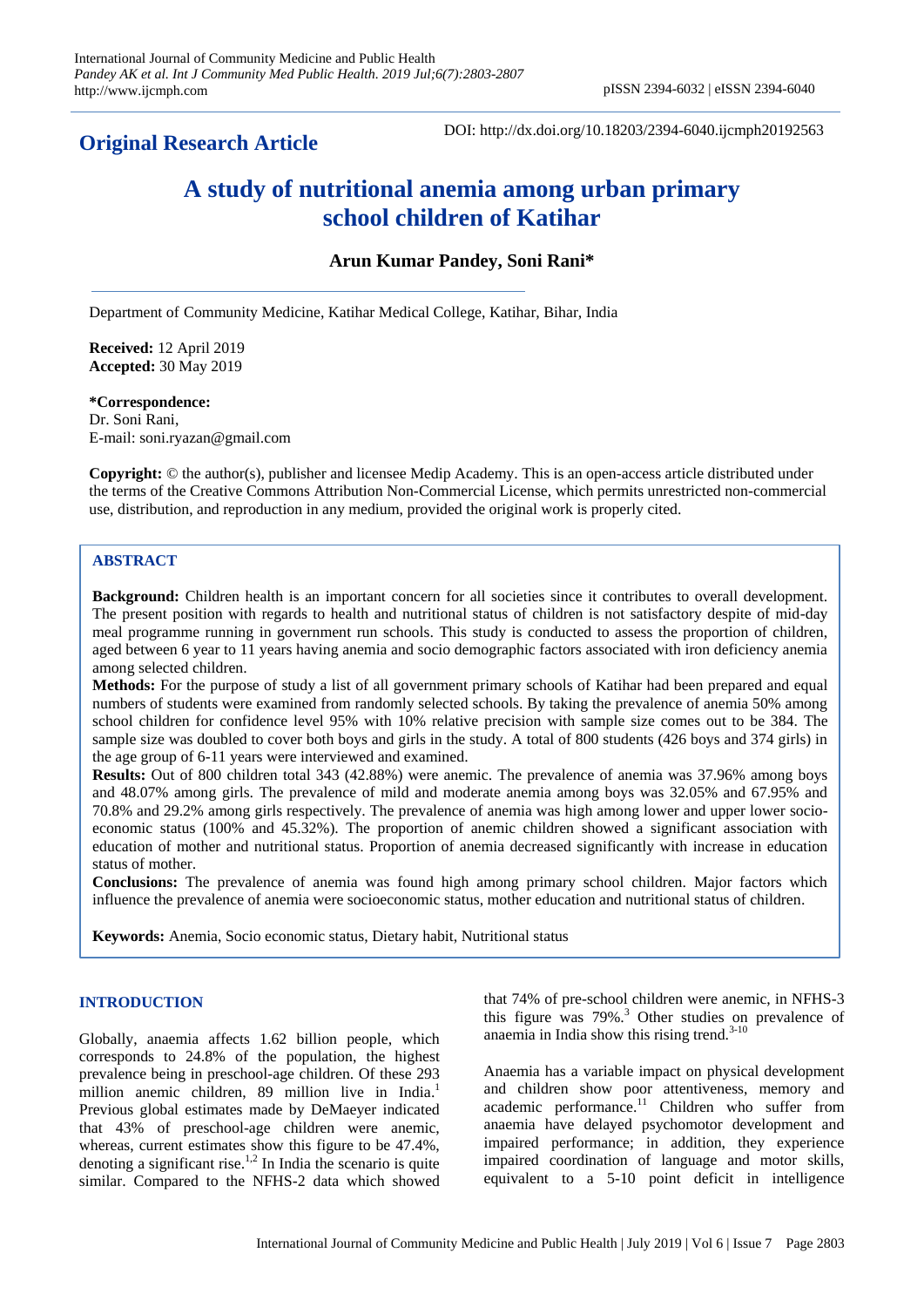quotient.12-15 Anaemia is associated with socioeconomic, biological, environmental and nutritional factors.

Low economic status, less education, and poor health of mothers due to meagre dietary intake are the main causes of anaemia. Anaemia is the most predominant factor for morbidity and child mortality, and, hence, it is a critical health issue for children in India. Iron deficiency affects cognitive and motor development and increases susceptibility to infections. The prevention as well as timely management of anaemia is essential to attain Sustainable Development Goal-3 (SDG) on ensuring healthy lives and promoting wellbeing for all at all ages. Further actions are required to reach the World Health Assembly target of a 50% reduction of anaemia in women of reproductive age by 2025.

The aim and objectives of this study is to study the prevalence of anaemia in urban primary school children of Katihar and the socio-demographic factors associated with anaemia.

## **METHODS**

## *Study setting*

The present study was conducted in the primary school children in urban area of Katihar district. Apparently healthy school age children (6–12 years) were included in the study.

## *Study design*

Cross- sectional study.

## *Study period*

June 2016 to May 2017.

# *Sample size*

By taking the prevalence of anaemia 50% among school children for confidence level 95% with 10% relative precision with sample size comes out to be 384.The sample size was doubled to cover both boys and girls in the study. A total of 800 students (426 boys and 374 girls) in the age group of 6-11years were interviewed and examined.

# *Inclusion criteria*

Children of age group 6 years to 12 years studying in Government primary school of urban area and willingly participated in study.

# *Exclusion criteria*

We excluded children who received blood transfusion within last two months, and those with evidence of apparent chronic infection (tuberculosis, malaria etc.). Children having medication in the past fortnight prior to data collection and unwilling individuals were excluded from the study.

## *Data collection and analysis*

A pretested questionnaire was applied to obtain relevant information of demographic and socioeconomic data.A list of all government primary schools of Katihar Urban was taken and equal numbers of students were examined from randomly selected school/ schools. All the children in the age group 6-12 years from selected schools constituted the unit of study.

Either finger prick or venous blood was collected according to the agreement of the participants. Hemoglobin estimation was done by Sahli's haemoglobinometer.

The WHO criterion (haemoglobin <11 g/dl) was used to diagnose anaemia. To categorize the degree of anaemia, the following cut-off points were used: 10.0-10.9 g/dl, mild anaemia: 7.0-9.9 g/dl, moderate anaemia: <7 g/dl, severe anaemia.<sup>16</sup>

Data was compiled and analyzed by using epi info 7 statistical software.

# **RESULTS**

In the present study the total sample size was 800 and out of these 343 (42.88%) children were found anemic.

The prevalence of anaemia was high among female child (48.07%). There was a significant difference in the prevalence of anaemia among both sex  $(p<0.01)$  (Table 1).

There is no statistical difference between sex and severity of anaemia (p>0.05) (Table 2).

The prevalence of anaemia was 100% among children belonging to lower socio economic status. Only 8.33% children belongs to upper socio economic status were found anaemic. There is statistically significant association between socio economic status and prevalence of anaemia among children (p<0.0001) (Table 3).

The prevalence of anaemia was 46.47% among vegetarians and 40.57% among non vegetarians. There was no significant association between dietary habit and prevalence of anaemia (p>0.05) (Table 4).

A statistically highly significant association of anaemia was found with the mother's educational status  $(p<0.0001)$ . More than half  $(51.03%)$  children were anaemic among illiterate mothers (Table 5).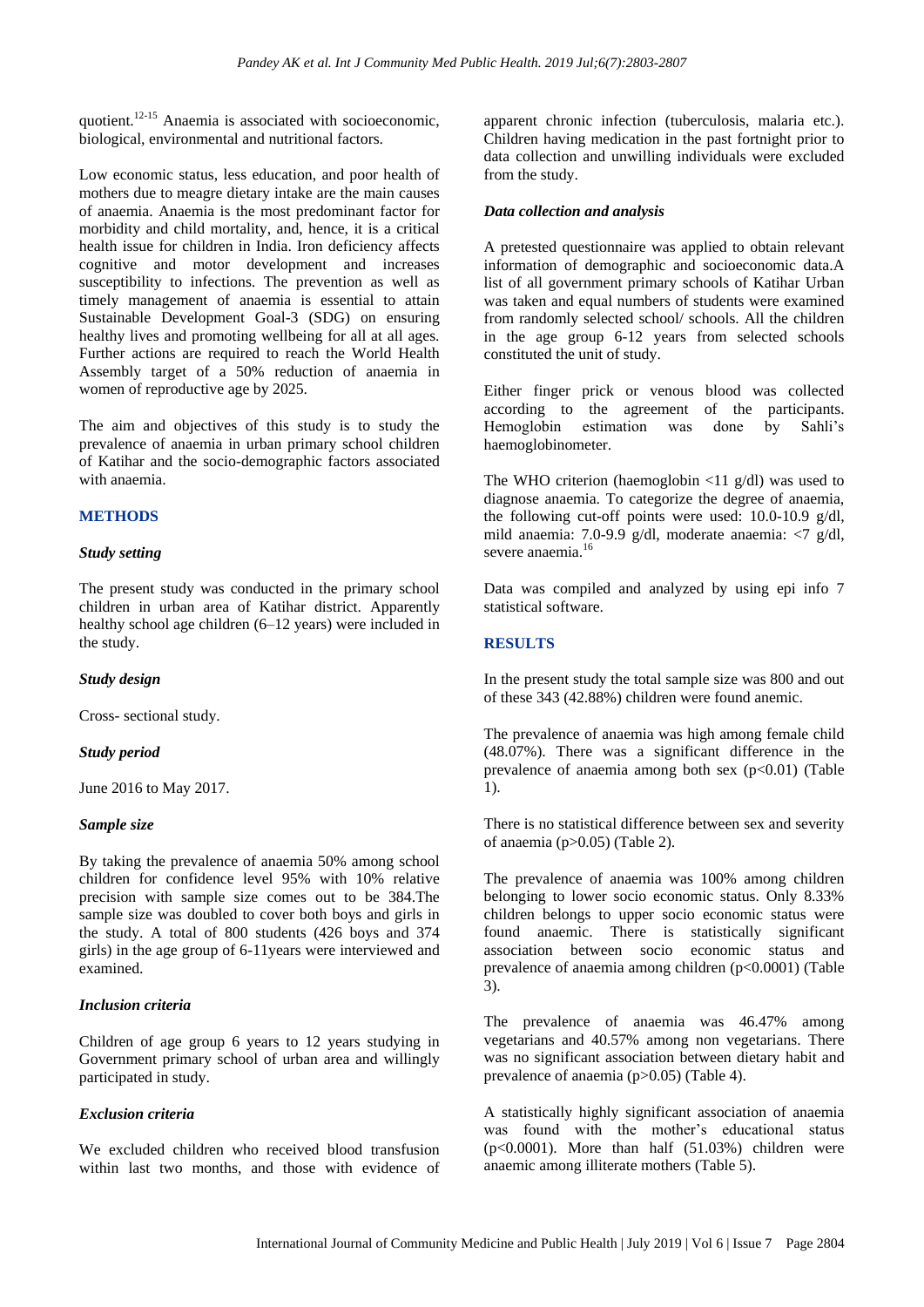# **Table 1: Prevalence and relationship between sex and anaemia.**

| <b>Anaemia</b> | <b>Boys</b>    |               | <b>Girls</b>   |               | <b>Total</b> |               |
|----------------|----------------|---------------|----------------|---------------|--------------|---------------|
|                | N <sub>0</sub> | $\frac{0}{0}$ | N <sub>0</sub> | $\frac{0}{0}$ | No           | $\frac{0}{0}$ |
| <b>Present</b> | 156            | 37.96         | 187            | 48.07         | 343          | 42.88         |
| <b>Absent</b>  | 255            | 62.04         | 202            | 51.93         | 457          | 57.13         |
| <b>Total</b>   | 41.            | 100.00        | 389            | 100.00        | 800          | 100.00        |

 $\chi$ 2=7.94, df=1, p<0.01.

## **Table 2: Relationship between sex and severity of anaemia.**

| <b>Anaemia</b>  | <b>Boys</b> |        | <b>Girls</b> |        | Total |        |
|-----------------|-------------|--------|--------------|--------|-------|--------|
|                 | No.         | $\%$   | No.          | $\%$   | No.   | $\%$   |
| Mild            | 50          | 32.05  | 54           | 28.88  | 104   | 30.32  |
| <b>Moderate</b> | 106         | 67.95  | 133          | 71.12  | 239   | 69.68  |
| <b>Total</b>    | 156         | 100.00 | 187          | 100.00 | 343   | 100.00 |

 $\chi$ 2=0.27, df=1, p>0.05.

## **Table 3: Association between socio economic status and anaemia.**

| <b>Social class</b> | <b>Total</b> | Anaemia present |               | Anaemia absent |               |
|---------------------|--------------|-----------------|---------------|----------------|---------------|
|                     | No.          | No              | $\frac{0}{0}$ | N <sub>0</sub> | $\frac{0}{0}$ |
| <b>Upper</b>        | 12           |                 | 8.33          | 11             | 91.67         |
| <b>Upper-middle</b> | l 11         | 19              | 17.12         | 92             | 82.88         |
| Lower-middle        | 170          | 44              | 25.88         | 126            | 74.12         |
| <b>Upper-lower</b>  | 417          | 189             | 45.32         | 228            | 54.68         |
| Lower               | 90           | 90              | 100.00        |                | 0.00          |
| <b>Total</b>        | 800          | 343             | 42.88         | 457            | 57.13         |

 $\chi$ 2=176.89, df=4, p<0.0001.

#### **Table 4: Association between dietary habit and anaemia.**

| Dietary habit  | Total | Anaemia present |               | Anaemia absent |               |
|----------------|-------|-----------------|---------------|----------------|---------------|
|                | No.   | No              | $\frac{0}{0}$ | No             | $\frac{0}{0}$ |
| Vegetarian     | 312   | 145             | 46.47         | 167            | 53.53         |
| Non-vegetarian | 488   | 198             | 40.57         | 290            | 59.43         |
| <b>Total</b>   | 800   | 343             | 42.88         | 457            |               |

 $\chi$ 2=2.47, df=1, p>0.05.

#### **Table 5: Association between mother's education and anaemia.**

| <b>Mother education</b>   | <b>Total</b> |     | Anaemia present |                | Anaemia absent |  |
|---------------------------|--------------|-----|-----------------|----------------|----------------|--|
|                           | No.          | No  | $\frac{0}{0}$   | N <sub>0</sub> | $\frac{0}{0}$  |  |
| <b>Illiterate</b>         | 390          | 199 | 51.03           | 191            | 48.97          |  |
| <b>Secondary</b>          | 335          | 124 | 37.01           | 211            | 62.99          |  |
| <b>Higher secondary</b>   | 61           |     | 27.87           | 44             | 72.13          |  |
| <b>Graduate and above</b> | 14           |     | 21.43           |                | 78.57          |  |
| <b>Total</b>              | 800          | 343 | 42.88           | 457            | 57.13          |  |

 $\sqrt{2}$ =23.51, df=3, p<0.0001.

## **Table 6: Association between nutritional status and anaemia.**

| <b>Nutritional status</b> | Total | Anaemia present |               | Anaemia absent  |               |
|---------------------------|-------|-----------------|---------------|-----------------|---------------|
|                           |       | No              | $\frac{0}{0}$ | No              | $\frac{0}{0}$ |
| Not-undernourished        | 228   | 78              | 34.21         | 150             | 65.79         |
| <b>Undernourished</b>     |       | 265             | 46.33         | 307             | 53.67         |
| Total                     | 800   | 343             | 42.88         | 45 <sup>7</sup> | 57.13         |

 $\sqrt{2}$ =9.29, df=1, p<0.01.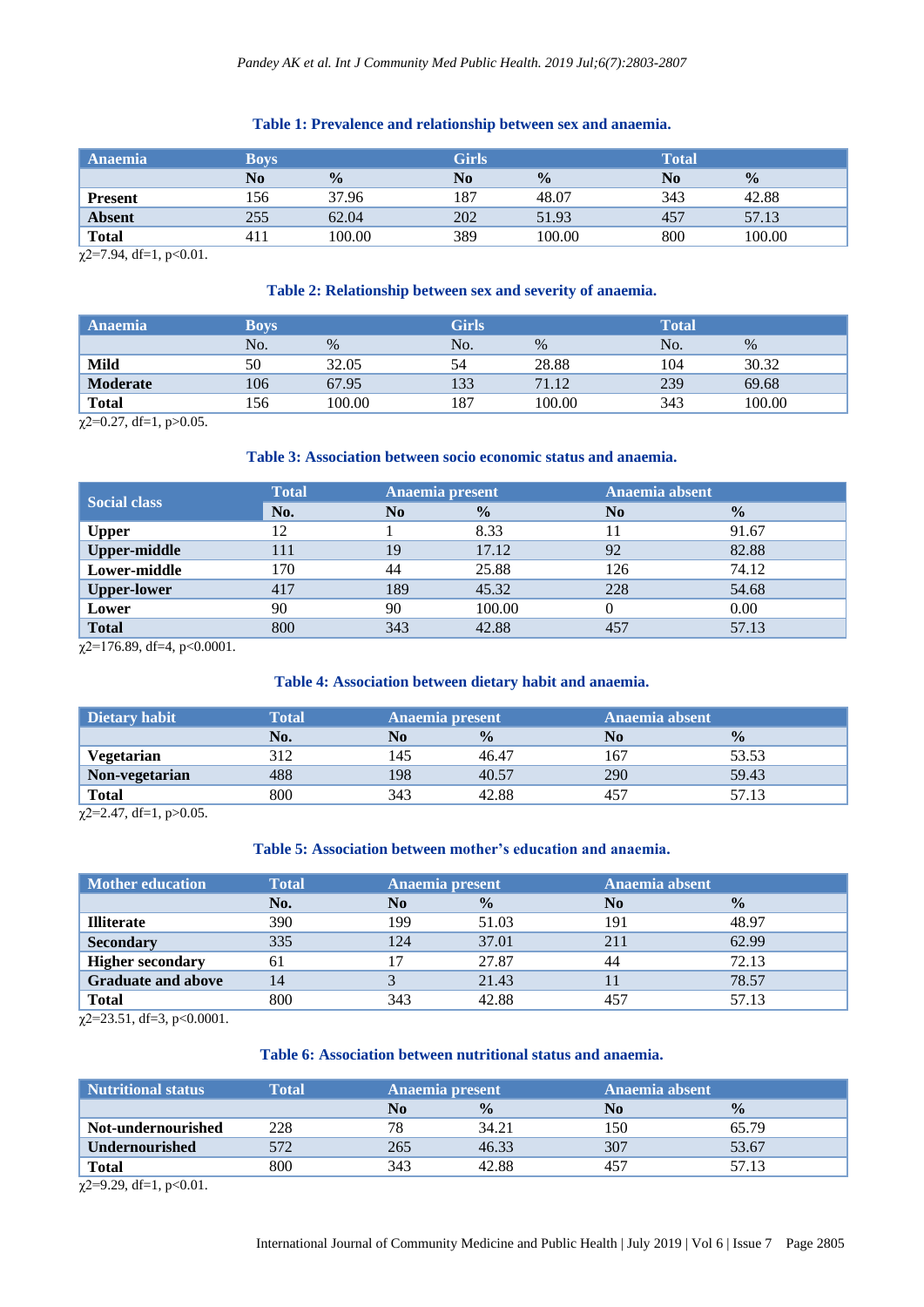There was a significant association between prevalence of anaemia and nutritional status of children  $(p<0.01)$ . 46.33% undernourished children were found anaemic (Table 6).

## **DISCUSSION**

Nutritional anemia is a very common cause of morbidity in children in a developing country like India in the preschool age group. It shows a clear male preponderance. Despite the existence of an effective control measure since as early as 1970 (Nutritional Anemia Prophylaxis Programme) and constant updating by Government e.g. as in 1991 (National Nutritional Anemia Control Program) and later on as a part RCH programme, the prevalence of nutritional anemia is on the rise in the preschool children, both in India and abroad.<sup>3-10</sup>

In present study we tried to explain the anaemia among primary school children (6-11 years) in terms of prevalence and its determinants.

The prevalence of anemia in present study was 42.88% among 800 school children aged between 6-11 years of age. A study conducted in Kattankulathur by Sudhagandhi et al, found the prevalence of anemia to be 52.88%.<sup>17</sup> Similarly 37.6% prevalence of anemia was found in Assefa et al.<sup>18</sup>

Sahu et al found severity of anemia (35.2% mild, 59.4% moderate), which was similar to findings of our study  $(30.32\% \text{ mild}, 69.68\% \text{ moderate})$ .<sup>1</sup>

In present study there was significant difference between the prevalence of anemia in males (37.96%) and females (48.07%). Studies done by Sudhagandhi et al, and Bekele et al, found that the prevalence of anemia was higher in females.17,20

Present study showed that incidence of anemia was high in class V (lower) children (100%), followed class IV (upper lower) children (45.32%), class III (lower middle) children (25.88) and class II (upper middle) children (17.12%). Similar finding was recorded by Jain et al, in a study done in Uttarakhand which showed that anemia was more common in lower socio-economic class  $(90.6\%)$  and 37.5% in class III and Class II.<sup>21</sup> Incidence of anemia was found to be more in lower socioeconomic class than upper socioeconomic class by Bekele et al, and Ullah et al.<sup>20,22</sup> This high incidence is because of low level of educational status which may affect the nutrition status negatively. Low income limits the type of amount of food available and higher incidence of infections among them.

It was found that prevalence of anemia was more in undernourished children (26.11%) Study done by Sudhagandhi et al, Djokic et al and Bekele et al, also found that incidence of anemia was more in undernourished children than normal nourished even

though the incidence was more compare to present study.<sup>17,20,23</sup> This shows that anemia is influenced by nutritional status of the children. It can be due to the poor availability and intake of high nutrient diet and rising trend of consuming junk and snack food which supplies fewer calories.

## **CONCLUSION**

The overall prevalence of anemia was very high among school children. Major factors which influence the prevalence of anemia were nutrition, socioeconomic status, and parent's education.

#### *Recommendations*

A regular health check-up should be organized along with lab estimation of Hb% to screen anemia in school children and appropriate measures should be taken up by school authorities in coordination with parents. Further evaluation of anemia is needed to detect nutritional deficiencies and other treatable aetiologies to prevent the anemia. Mid-day meal programme with proper balanced dietary supplements as part of school health programmed to improve nutritional status and to decrease the prevalence of anemia among urban school children.

*Funding: No funding sources Conflict of interest: None declared Ethical approval: The study was approved by the Institutional Ethics Committee*

## **REFERENCES**

- 1. National Family Health Survey (NFHS-3). 2005- 2006: Key Findings. Mumbai, India: International Institute for Population Sciences; 2007. Available at: www.measuredhs.com/pubs/pdf/SR128/SR128. pdf. Accessed on 11 April 2010.
- 2. DeMaeyer E, Adiels-Tegman M. The prevalence of anaemia in the world. World Health Statistics Quarterly. 1985;38:302-16.
- 3. Rao NP, Singh D, Swaminathan MC. Nutritional Status of Preschool children of rural communities near Hyderabad city. Ind J Med Res. 1969;57:2132- 48.
- 4. Gupta N, Agarwal KN. Hematological Investigations and plasma proteins in pre-school children. Ind Jour Pediatr. 1972;39:48-51.
- 5. Uberoi IS, DeSweemer C, Taylor CE. A study of anemia among rural Punjabi children. Ind Jour Med Res. 1972;60:793-99.
- 6. Preschool children studies on anemia: Indian Council of Medical Research. Technical Report Series, No. 26:22. 1977.
- 7. Singla PN, Gupta HP, Ahuja C, Agarwal KN. Deficiency Anemia in preschool Children-Estimation of prevalence based on response to haematinic supplementation, Jour Trop Pediatr. 1982;28:77-80.